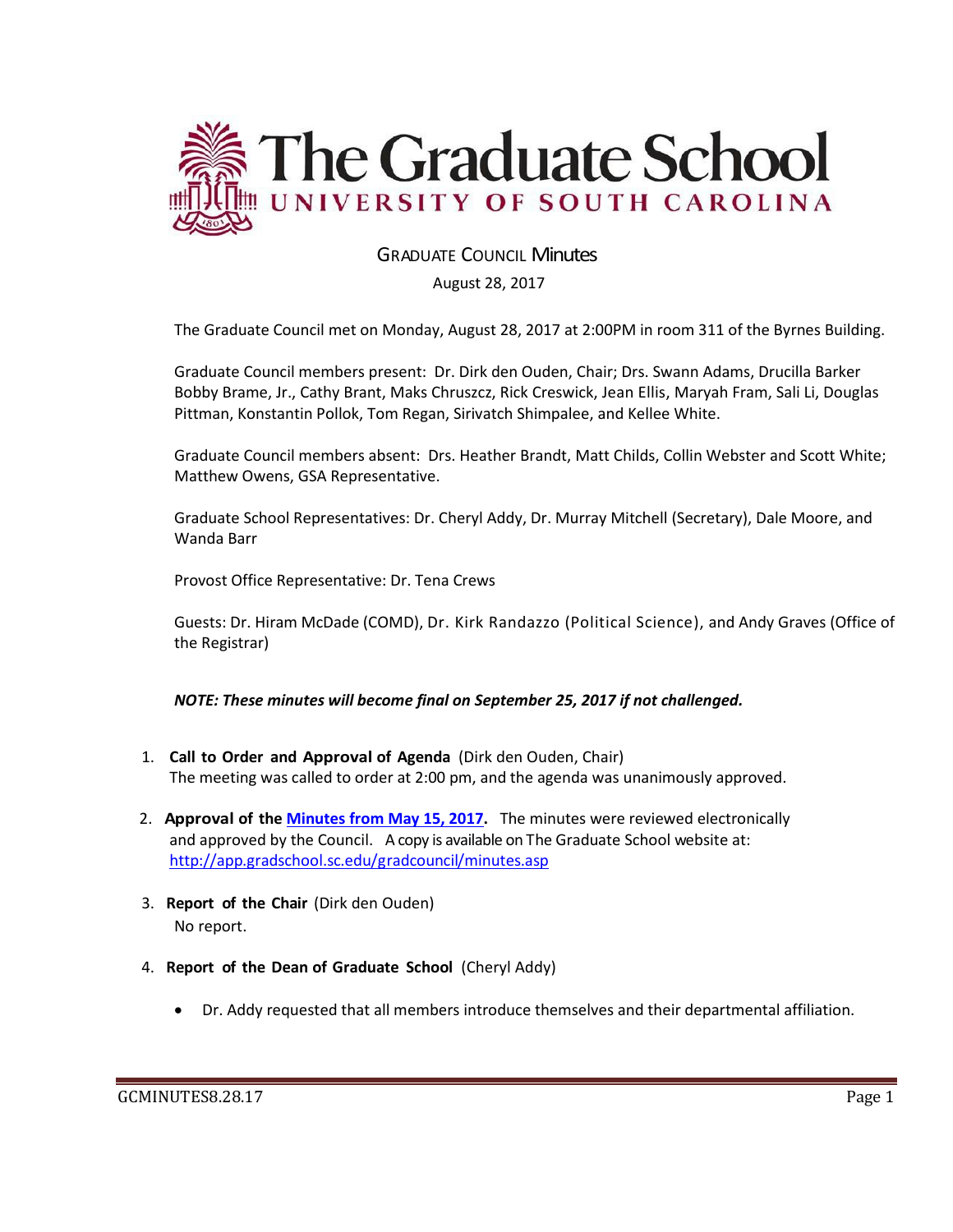- Bettye Ware-Powe, I think our longest-serving coordinator retired this summer. We are actively searching for a replacement, but in the meantime, other coordinators are covering her responsibilities.
- Wright Culpepper is now Director of Recruitment and Diversity Officer. Given the various functions of the Graduate School staff, I felt that he is in the best position to promote increased diversity among our students through his recruitment activities. More broadly, he is involved in a new initiative to promote our "marketing" to prospective students. At least those of you who are program directors have likely seen the postcards he is developing for each academic program.
- Based on current enrollment numbers, we anticipate that graduate student enrollment will be notably lower this fall. We know the immigration issues likely impact recruitment of new international students, but I have not seen enough data yet to assess if there are other major contributors.
- In addition to the expanded marketing effort, we are also striving to improve our internal communications. A big part of this is assuring that decisions of this group are communicated clearly to deans, program directors and faculty in the colleges and schools.
- We also will be working on the Graduate School website, including updating the GMS system. Shortly, we will start requiring MFA for GMS access to student records.
- For those of you who were here last year, you know Murray and I talked several times about working with units to clarify internal policies and procedures, e.g., comprehensive exam policies. While we will not "audit" websites and handbooks for this, we certainly will work with any unit to update as needed. Last year, the university approved a new policy that mandates a 10-year program review for all academic programs not part of a program-specific accreditation review. That may be an opportunity to assess program policies, in addition to curriculum, graduation and placement rates.

## 5. **Report of the Secretary of the Graduate Council** (Murray Mitchell)

- To the end of improved communications, we apparently have a lot of new Graduate Directors in departments around campus. When the note was sent out to announce our agenda, we got a number of responses from Graduate Directors to indicate their desire but inability to attend. I will try to do a better job of reaching out to these folks to let them know they are welcome, but, not required to attend Graduate Council meetings.
- Also, when minutes are ready for distribution, I will be including a brief "executive summary" of action items. You may want to ensure that your chair, graduate director, and interested/impacted faculty and staff are also aware of this addition in case it influences their world.
- We have had introductions. I will ask for your indulgence to tackle one item on our agenda out of order, which will become apparent as we move to my second item.
- I will ask that you refer to item #10 on your agenda (page 3). This agenda item requires a vote of the Council. This is a listing of nominees for Associate Graduate Faculty status. In the past, the Council has empowered me to review credentials and present to the Council nominees for Associate Graduate Faculty Status. Along with this status comes a renewable 6-year term, and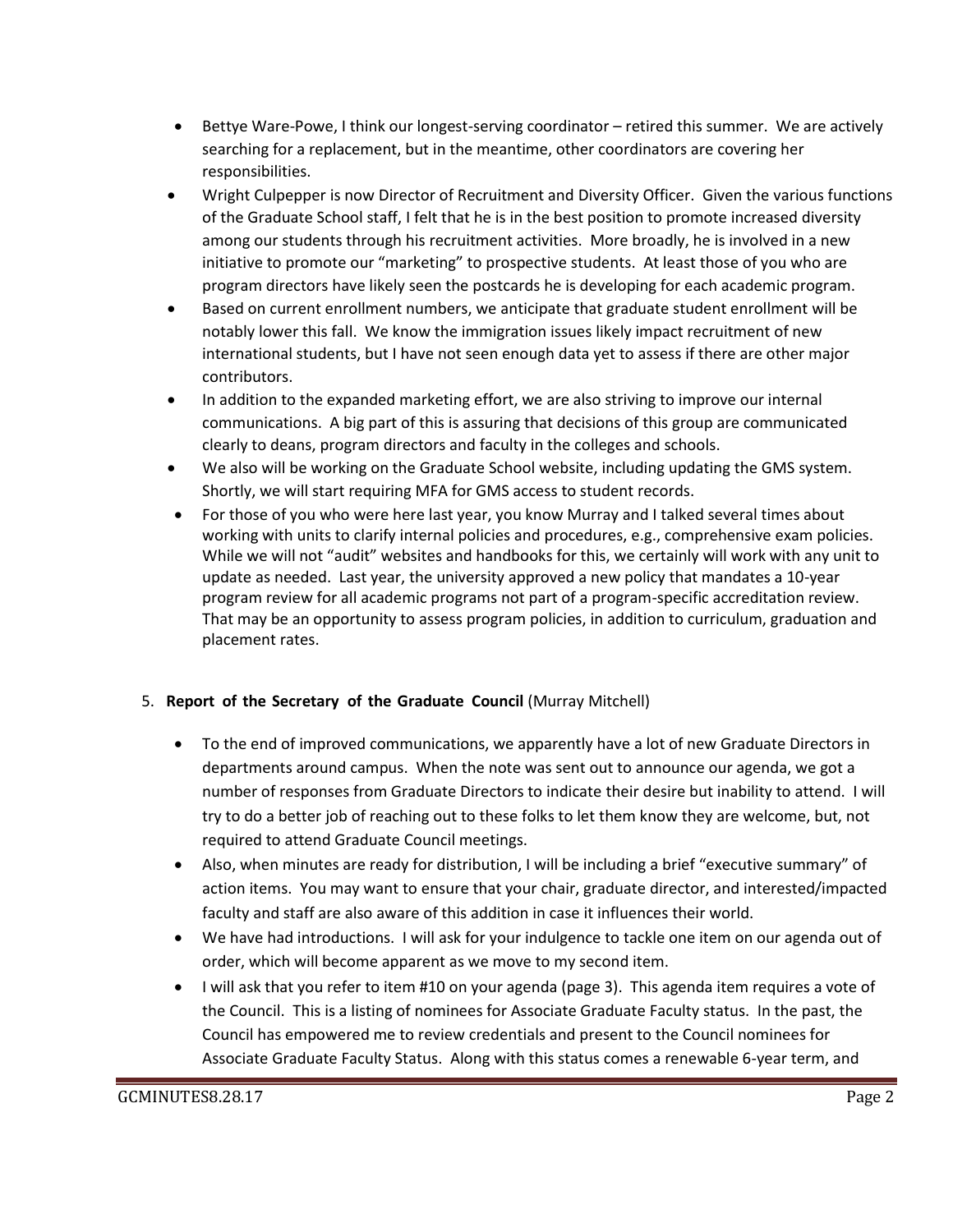eligibility, among other privileges, to serve on the Graduate Council.

## *The Council unanimously approved the nominees for Associate Graduate Faculty Status at this point.*

Next, I would like to re-introduce nominees for 3-year terms on the Graduate Council: **2017-2018 New Members:**

- **Bobby Brame, Jr.** (he previously completed the term of another member; he is now eligible to serve his own 3-year term) Criminology and Criminal Justice (2020)
- **Maksymilian Chruszcz** Chemistry & Biochemistry – (2020)
- **•** Rick Creswick Physics and Astronomy (2020)
- **Jean Ellis** Geography (2020)
- **Matthew Owens** Graduate Student Association Representative (2020)
- **Konstantin Pollok** Philosophy (2020)
- **Tom Regan** Sport and Entertainment Management (2020)
- **Sirivatch Shimpalee** Chemical Engineering (2020)

# *These nominees received a unanimous vote of approval for membership on the 2017-2018 Graduate Council.*

 Next, Dr. Mitchell noted that there was a nomination for vice-chair, Dr. Maryah Fram, and opened the floor for additional nominations. There were no additional nominations.

# *Dr. Fram was unanimously approved as vice-chair of the council.*

- Other committees were identified along with available roles for service: *Committees include:*
- Curriculum Committee on Humanities, Social Sciences, Education, and Related Professional Programs – the previous chair, **Dr. Dru Barker** agreed to continue in this role.
- Curriculum Committee on Science, Math, Engineering, Health Sciences, and Related Professional Programs – the previous Chair, Dr. David Tedeschi finished his term and nominated **Dr. Rick Creswick** to serve in this role—Dr. Creswick agreed to serve.
- These committees typically meet in the second week of the month to consider proposals submitted by the first of the month, to make recommendations to the full Council.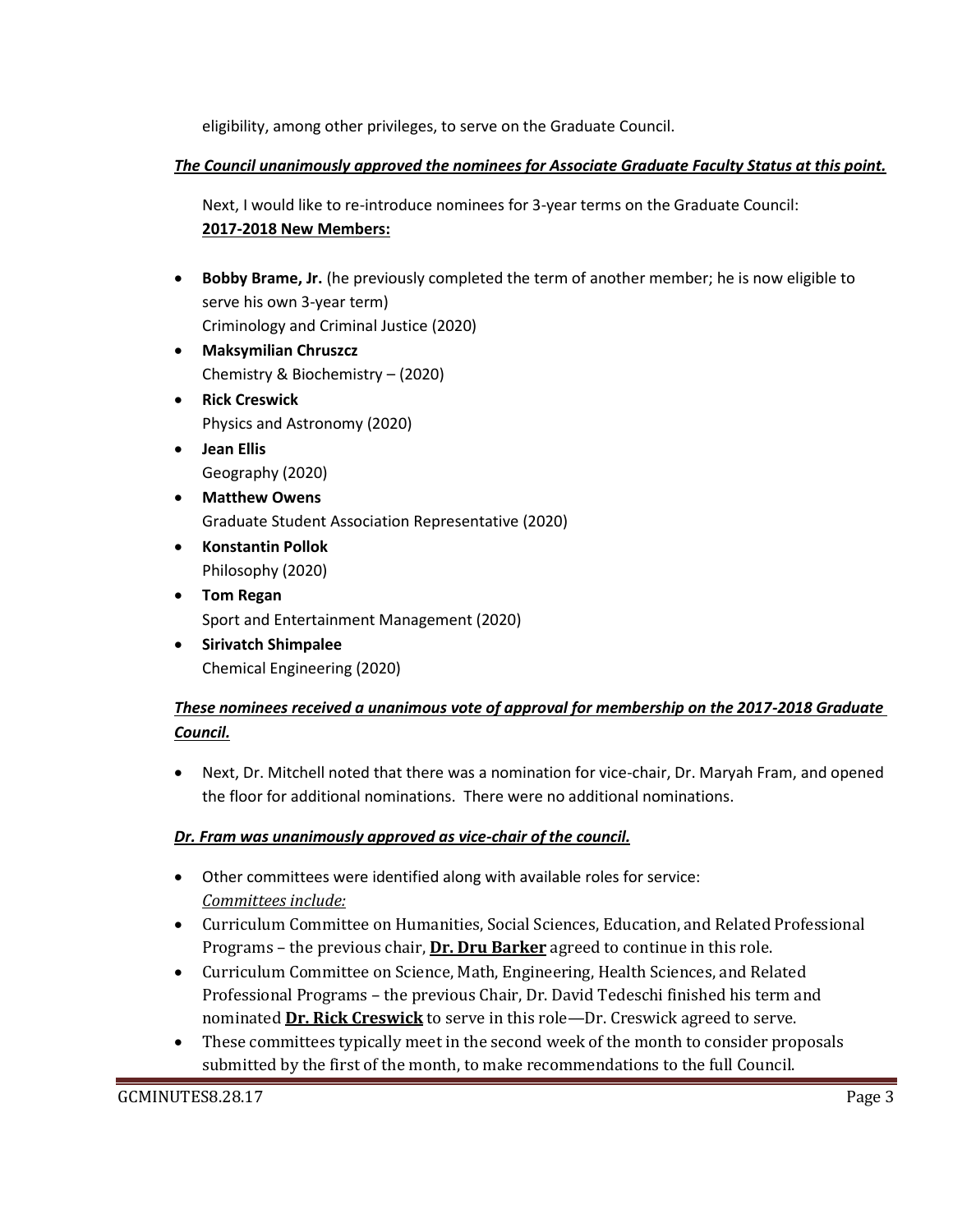- Grievances, Appeals and Petitions Committee Marayah Fram was the previous chair and has transitioned to become vice-chair; **Dr. Swann Adams** volunteered to chair this committee.
- Academic Policy and Practices Committee vice chair, **Dr. Fram** becomes chair of this committee.
- Fellowships and Scholarships Committee Previous chair, **Dr. Scott White** was not present, pending his consent, he was considered to be continuing in this role.
- Last, again related to communication, there are some dates you may want to add to your calendars. These will be added to the minutes which may be more convenient for you to include as appropriate to your own calendars.

| Date         | <b>Time</b> | Event                                    | Location                      |
|--------------|-------------|------------------------------------------|-------------------------------|
| August 28    | $2:00$ pm   | Graduate Council                         | Byrnes 311                    |
| September 8  | $10:00$ am  | <b>Graduate Student Information Fair</b> | <b>Russell House Ballroom</b> |
| September 15 |             | <b>Graduate School Open House</b>        | Byrnes 301                    |
| September 25 | $2:00$ pm   | Graduate Council                         | Byrnes 311                    |
| October 23   | $2:00$ pm   | Graduate Council                         | Byrnes 311                    |
| November 27  | $2:00$ pm   | <b>Graduate Council</b>                  | Byrnes 311                    |
| December 11  | $11:30$ am  | <b>Graduate Council</b>                  | Byrnes 311                    |

### 6. **Report on Professional Development** (Heather Brandt provided notes that were shared by Dr. den Ouden).

Each Friday during the academic year, starting on August 25, we will post content related to professional development. On "Professional Development Fridays," we encourage graduate students to check out our posts on Facebook and Instagram, tweets on Twitter, videos on our YouTube channel, and our blog posts written by UofSC faculty, staff, and graduate students as well as alumni.

In addition, for the fall semester, we have the following activities planned:

- **Shut up… and write!**: Use this dedicated time to write your thesis or dissertation, a class paper, or anything – with the support of the Writing Center. Lunch provided. Organized with the Writing Center. Scheduled dates: September 22-23 and November 3-4
- **Start Smart**: Enhance financial literacy and practice salary negotiation skills in this interactive workshop. Organized with the Student Success Center. Scheduled dates: September 28 and November 2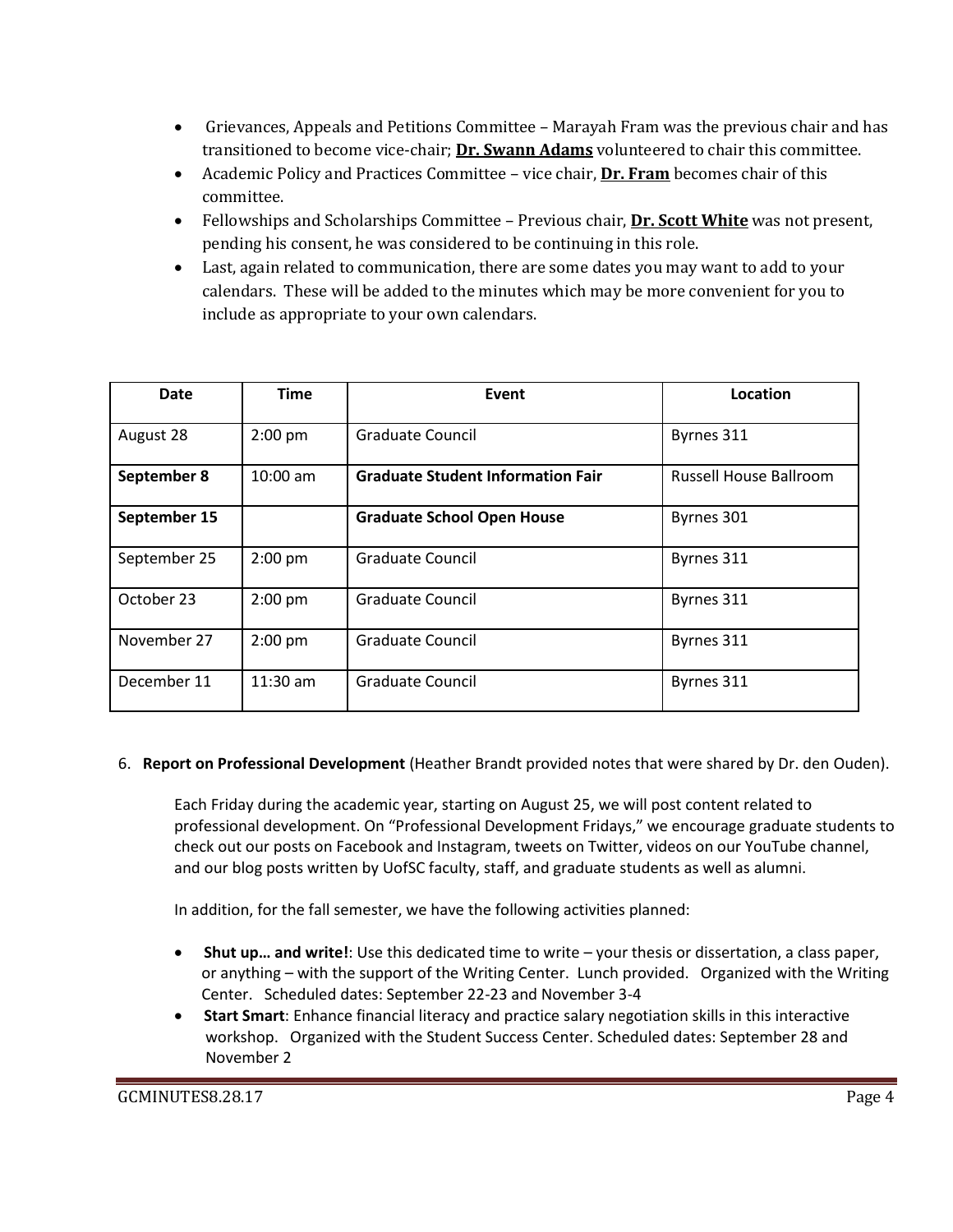- **Writing a Teaching Philosophy**, Parts 1 and 2: Learn how to write a teaching philosophy statement and increase your competitiveness on the academic job market. Organized with the Center for Teaching Excellence. Scheduled dates: October 4 and November 1
- **Considering and Applying your Transferable Skills Webinar**: Find out what transferable skills are, how to develop them, and how to use them in your job search for a meaningful career. Scheduled date: October 6
- **Learning from the Best: Mungo Award Winners**: Attend this panel discussion with Mungo Award winners to learn their best practices and tips for effective teaching. Organized with the Center for Teaching Excellence. Scheduled date: October 16
- **Learning the Art of Building your Network Webinar and Twitter Chat**: Learn tips for effective networking with others in your comfort zone. Scheduled date: October 27
- **Teaching in Different Settings**: Learn from a panel of faculty at primarily teaching institutions about their roles and responsibilities. Organized with the Center for Teaching Excellence. Scheduled date: November 10
- **Professional Journeys Webinar**: Join this webinar with UofSC graduates sharing their professional journeys after graduate school. Scheduled date: December 1

Registration is required for all events. The Graduate School's online calendar will have registration links by September 1, when possible. Space is limited for many in-person events. All #GRADprofdev webinars are recorded; graduate students should register to receive the link to view the recording if you are unable to attend.

Please feel free to share this information with your faculty and graduate students. However, this week, we will be sending out an email with this information and a flyer with scheduled events.

- 7. **Report of the Graduate Student Association Representative** (Matthew Owens) No report
- 8. **Report of the Academic Policy and Practices Committee** (Maryah Fram) No report
- 9. **Report of the 500/600 Level Courses, Distance Education and Special Courses** (Murray Mitchell)

A listing of 500/600 Level Courses is presented to Council for informational purposes only.

**ANTH 521** (3) Business Anthropology (Cross listed with IBUS 521; New Course Proposal; Fall 2017) **ECIV 531** (3) Design of Earth Structures (New Course Proposal; Fall 2017)

- **EDEX 646** (3) Advanced Procedures for Assessment in Early Childhood Special Education (New Course Proposal; Fall 2017)
- **EDRM 878** (3) Research Methods in Adult Motivation (Summer 2017)
- **FREN 501** (3) La France Contemporaine to Contemporary France (Course Change Proposal; Fall 2018 title and prerequisites)
- **FREN 510** (3) La Actualita Francaise to French Current Events (Course Change Proposal; Fall 2018 Title

GCMINUTES8.28.17 Page 5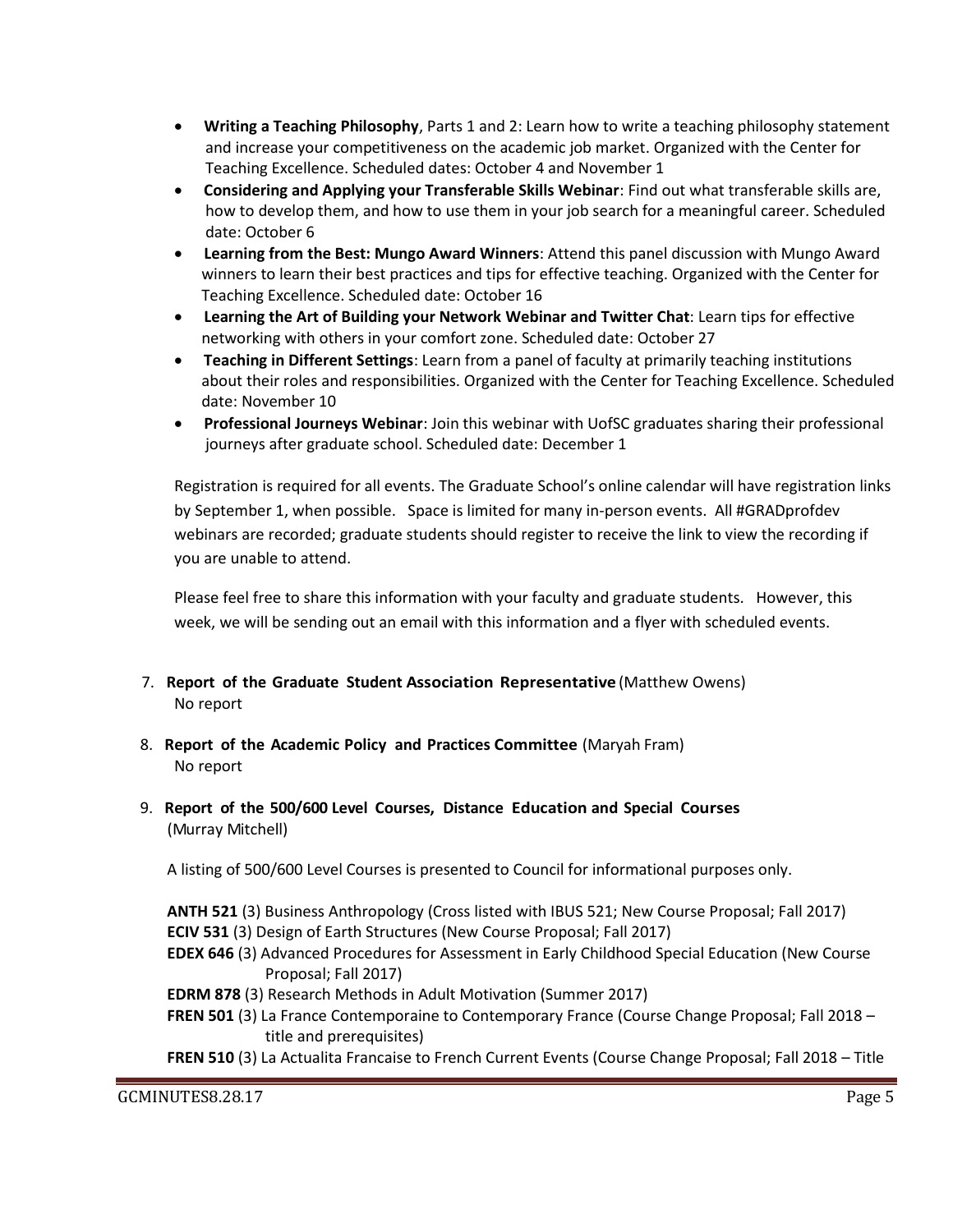#### and prerequisites)

**FREN 511** (3) Techniques of Literary Analysis (Course Change Proposal; Fall 2018—prerequisite change) **FREN 515** (3) Advanced French Stylistics (Course Change Proposal; Fall 2018—prerequisite change) FREN 516 (3) French Phonology (Course Change Proposal; Fall 2018—prerequisite change) **FREN 517** (3) French Linguistics (Course Change Proposal; Fall 2018—prerequisite change) **FREN 595** (3) Selected Topics in French (Course Change Proposal; Fall 2018—prerequisite change) **HPEB 560** (3) Global Food, Local Health (New Course Proposal; Spring 2018). **IBUS 521** (3) Business Anthropology (Cross listed with ANTH 521; New Course Proposal; Fall 2017) **JOUR 505** (3) Language and Communications Media (Delete course; Fall 2018) **JOUR 544** (3) High School Journalism (Delete course; Fall 2018) **JOUR 574** (3) Computer-Assisted Reporting (Course Change Proposal; Fall 2018) **JOUR 582** (3) Photo-Visual Communications (Delete course; Fall 2018) **POLI 552** (3) Economic Development Policy (New Course Proposal; Fall 2017) **SLIS 534** (3) Knowledge Discovery Techniques (New Course Proposal; Spring 2018) **THEA 547** (3) Global Issues in Theatre Education (New Course Proposal; Fall 2017)

### **Distance Delivery Proposals**

None at this time

### **Special Topics Course Proposals**

**BADM 790** (3) Learning from Leaders (Fall 2017) **COMD 710** (2) Autism (Spring 2018) **COMD 710** (1) Speech Path Mgmt of Patients with Trach & Vend Dependency (Spring 2018--Distance) **EDRM 878** (3) Principles and Applications of Educational Research (Summer 2017) **EDUC 632** (3) Relationship-Based Caregiving: Principles of the Program for Infant/Toddler Care (Summer 2017) **EDUC 634** (3) The Institute on Energy, Economics and the Environment: A Stem Course (Summer, 2017) **ENHS 793** (3) Environmental Nanoscience Research (Fall 2017) **ENHS 793** (3) Environmental Remediation (Summer 2017) **ENVR 700** (3) Visions and Revisions of Nature (Fall 2017) **EXSC 755** (3) Research Methods in Athletic Training (Fall 2017) **EXSC 755** (3) Systematic Reviews and Meta-Analysis (Fall 2017) **HPEB 792** (3) Mass Incarceration and Public Health: Structural, Community, and Individual Impacts (Fall, 2017) supported by CRJU. **IBUS 790** (3) Social Networks and Global Leadership (Fall 2017) **PEDU 555** (3) Beginning Ice Skating (Spring 2018). **SLIS 797** (3) Principles of Assessment for LIS Professionals (Spring 2018) **SOWK 768** (3) Case Management (Summer 2017)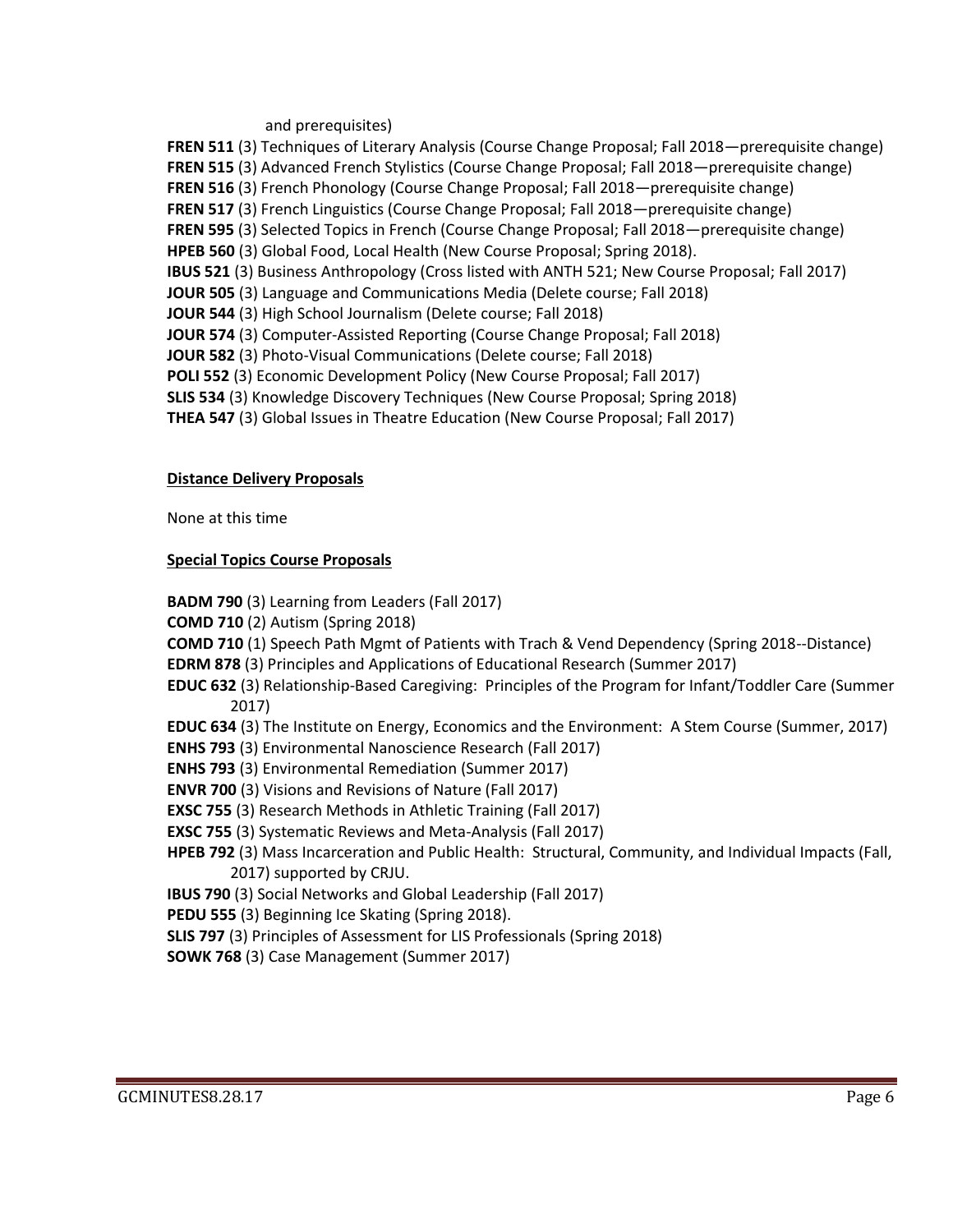#### 10. **Associate Graduate Faculty Nominations** (Murray Mitchell)

| Name:    | <b>Moody Crews, PhD</b>                     |
|----------|---------------------------------------------|
| Program: | <b>Educational Studies</b>                  |
| Term:    | Fall 2017 - Fall 2023                       |
| Name:    | Hiram L. McDade, PhD                        |
| Program: | <b>Communication Sciences and Disorders</b> |
| Term:    | Summer 2017 - Summer 2023                   |
| Name:    | Allen A. Montgomery, PhD                    |
| Program: | <b>Communication Sciences and Disorders</b> |
| Term:    | Summer 2017 - Summer 2023                   |
| Name:    | <b>William Morris, PhD</b>                  |
| Program: | <b>Educational Studies</b>                  |
| Term:    | Fall 2017 - Fall 2023                       |
| Name:    | <b>Danielle Nesbitt, PhD</b>                |
| Program: | <b>Physical Education</b>                   |
| Term:    | Fall 2017 - Fall 2023                       |
| Name:    | <b>Sirivatch Shimpalee (PhD)</b>            |
| Program: | <b>Chemical Engineering</b>                 |
| Term:    | Fall 2017 - Fall 2023                       |

#### *All nominees were unanimously approved.*

- 11. **Fellowships and Scholarships Committee** (Scott White) No report.
- 12. **Report of Science, Math, and Related Professional Programs Committee** (Rick Creswick) No report.
	- 13. **Report of the Humanities, Social Sciences, Education, and Related Professional Programs Committee** (Drucilla Barker) No report.
	- 14. **Report of the Grievances, Appeals and Petitions Committee** (Swann Adams) No report.
	- 15. **Other Committee Reports** None at this time.